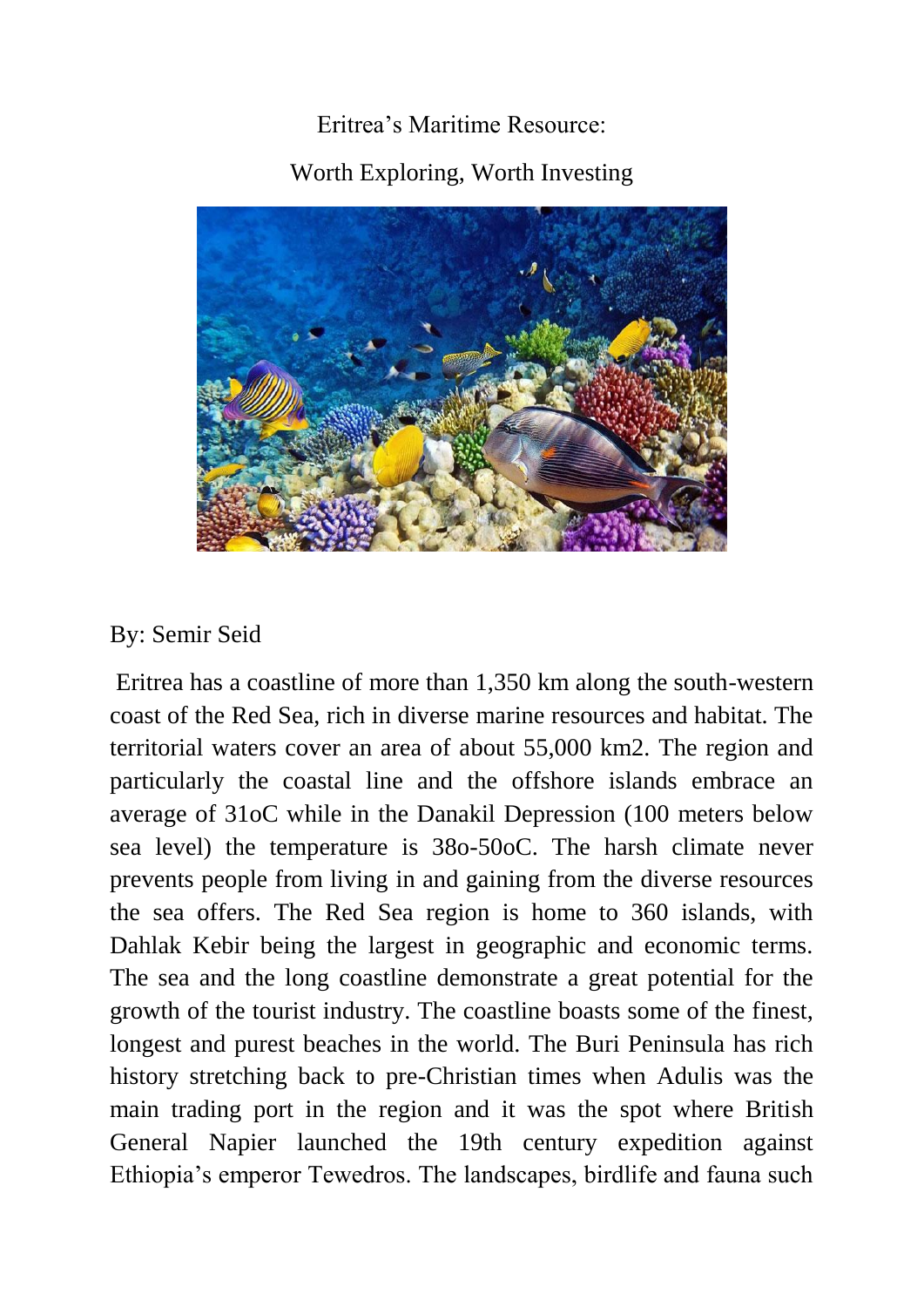as gazelle, ostrich and the rare wild ass are the glamour of the region. The marine life in and around the islands in the Red Sea has prospered and flourished in the post war period with the efforts of the forestry and wild life conservation of the Ministry of Agriculture.



The two Eritrean ports, Massawa and Assab, are located strategically on the sea lane that connects Europe with the Persian Gulf and the countries bordering the Indian and Pacific oceans. These ports provide essential pilotage, tugging, cargo handling and storage services. Maritime and clearing agencies are available at both ports. All of the sub regions in the Northern Red Sea region (NRSR) are connected to the sea except Nakfa, Ghindae and Adobha. The Eritrean marine and coastal environment are characterized by an array of diversified ecosystems: coral reefs, mangroves, sea grass beds, sandy and muddy flats, all important for fisheries and tourism. The intertidal and nearshore zones support a diverse range of marine and terrestrial species and are key areas of ecological and economic importance. A branch of the Ministry of Marine Resources (MMR) is located in the port city of Massawa to conduct marine related activities, encourage tourism and sustain marine biodiversity. The two main divisions of the branch of the ministry are the marine resource development and the research based regulatory services. Massawa salt works and he fishing port administration are also run by the branch. Eritrean Red Sea is full of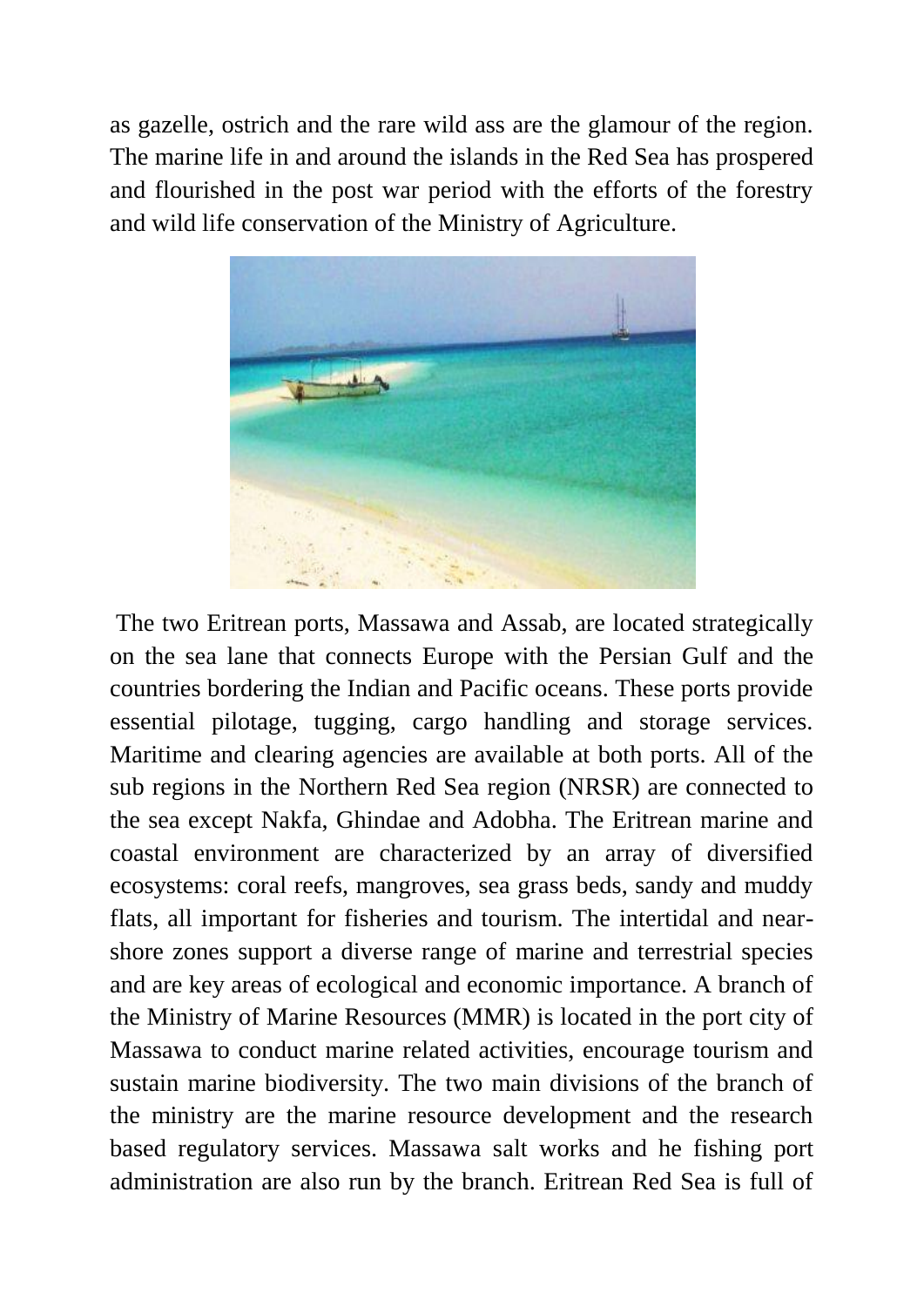diverse resources which are rarely found in other seas. There are 1,250 species of fish and several types of flora and fauna. According to Eritrea Coastal, Marine and Island Biodiversity (ECMIB) project, the fish in the Red Sea are categorized under pelagic, demersal and aquarium fishes. Of these fishes 55% are small pelagic and 5-6% count for large pelagic such as lobsters, oysters, crabs and sharks. Further, 220 types of corals are found all over the coast. The head of the research unit in the branch of MMR, Mr. Tekle Mengistu, said that considering the diversity and quantity of fish in the sea, fishing should not be spontaneous. Fishing activities should be done sustainably so that fish markets are stabilized, he added.



The current potential of fish in the Red Sea is well managed by the ministry. 17% endemic fishes are found only in the Eritrean Red Sea. Besides, the MMR is applying regulations on how to exploit the marine resource, allocate it to people efficiently and ensure its sustainability for the future. It works for the safety of the sea and the resources in it. The ministry develops its manpower with a long and short term fishing courses. The training is conducted to meet highest quality and quantity of sea production as well as improve the welfare of the fishermen. Mr. Zeweldi Haile, head of the branch of Human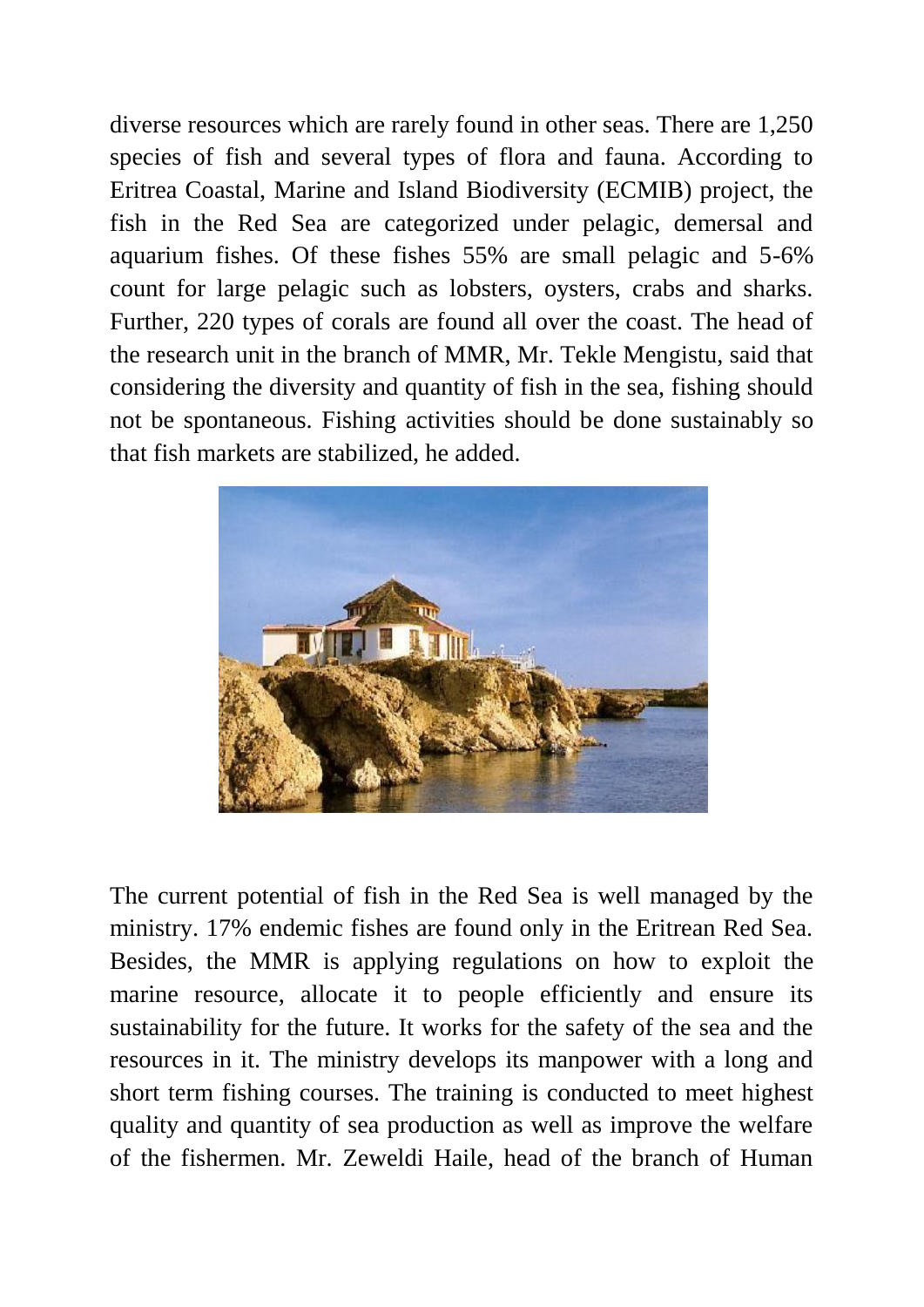Resource Development, said that the ministry's mandate is to transfer resources to generations, improve lifestyles of fishermen living in the coasts and islands. The Marine College in Massawa outsources instructors to train members of the ministry. Eritrea has a variety of fish resources (a) Soft bottom demersal fish and shrimps such as lizard fishes threadfin breams and catfishes, (b) Hard bottom demersal & reef fishes (used for food and ornaments), snappers, emperors, grunts, job fishes, groupers, etc.,(c) Small pelagic, such as Sardines and Anchovies that are targets for beach-seines and purse seines, and (d) Large pelagic such as sharks which are hunted for their highly valuable fins rather than their flesh and specialized fisheries like cucumber, snail nail and Trochus.



According to the International Law of the Sea, Eritrea's territorial waters extend to 12 nautical miles (about 22 km) from the mean low water line of the coastline, mainland and the islands. The maximum extension of the Exclusive Economic Zone (EEZ) is 200 nautical miles but is reduced to the median line between two countries' territorial waters. The area of the EEZ (including the territorial waters) is estimated to be 120,000 km². Despite Eritrea's extensive coastline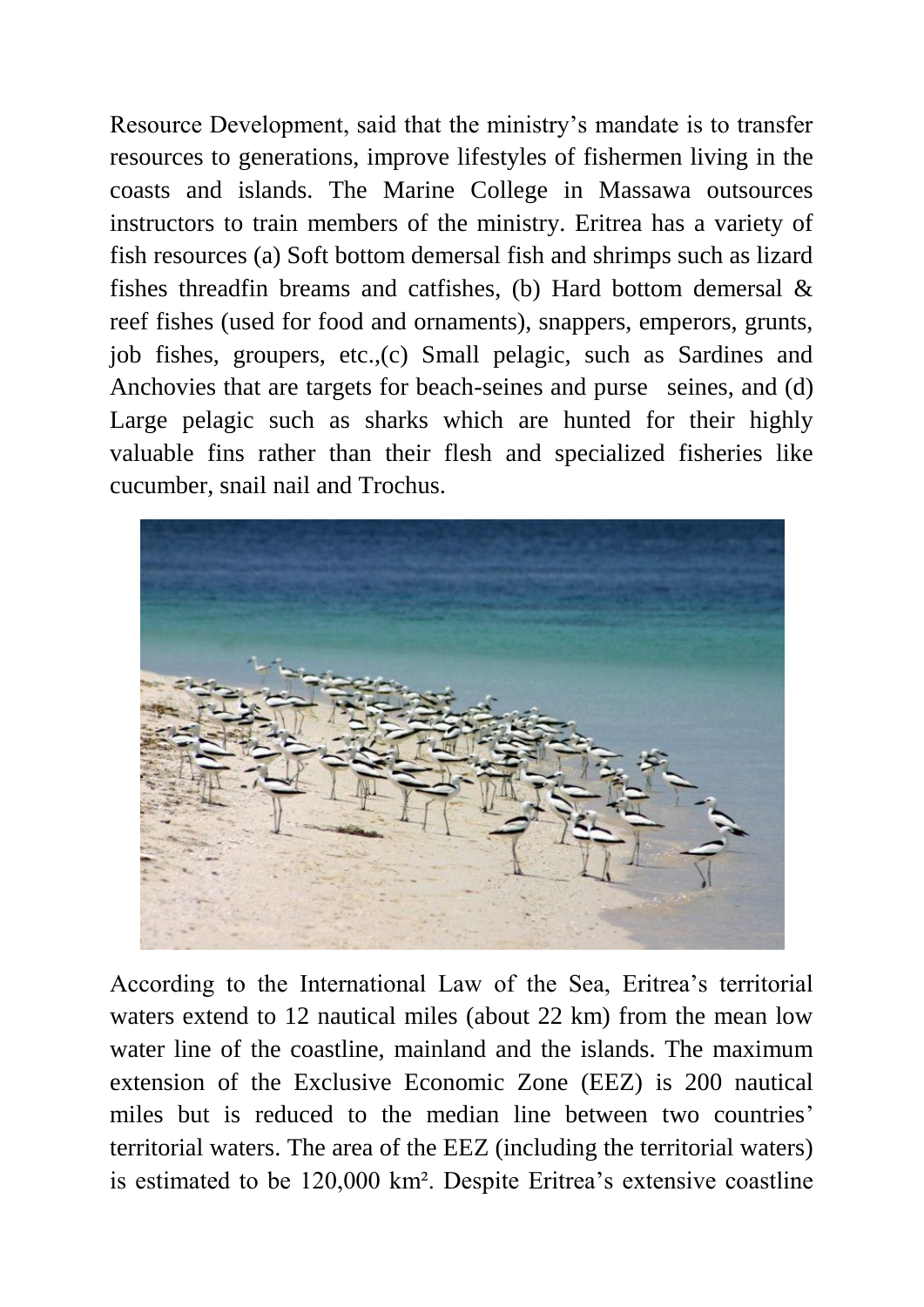share in the Red Sea, majority of the stakeholder institutions lack the adequate knowledge on the dynamics of the marine ecosystems and the appropriate conservation strategies. Nevertheless, efforts are being made to establish an integrated marine and coastal environment conservation system. The Eritrean coastal area is best known as a highly favorable ecosystem for the development of fisheries. Essential reef areas, extensive surface and numerous shelters of the Dahlak archipelago plateau and aggregates of islands contribute to the prospect of a prosperous fishery.



Coral reefs formation along the islands' coastlines are in good condition whereas reefs along the mainland coastline are less developed mainly due to sedimentation from the river runoff. The continental shelf (down to a depth of about 200m) extends from the coast to a maximum distance of 120 km east of Massawa, narrowing to about 20 km in the north and south of the country. It includes flat coralline islands such as Dahlak Kebir and Nora, some fewer islands of continental origin such as Hawakil and Desse, and the volcanic island of Senaboor. The islands coastline reaches up to 1,950 km and has several biodiversity. The 360 islands with their respective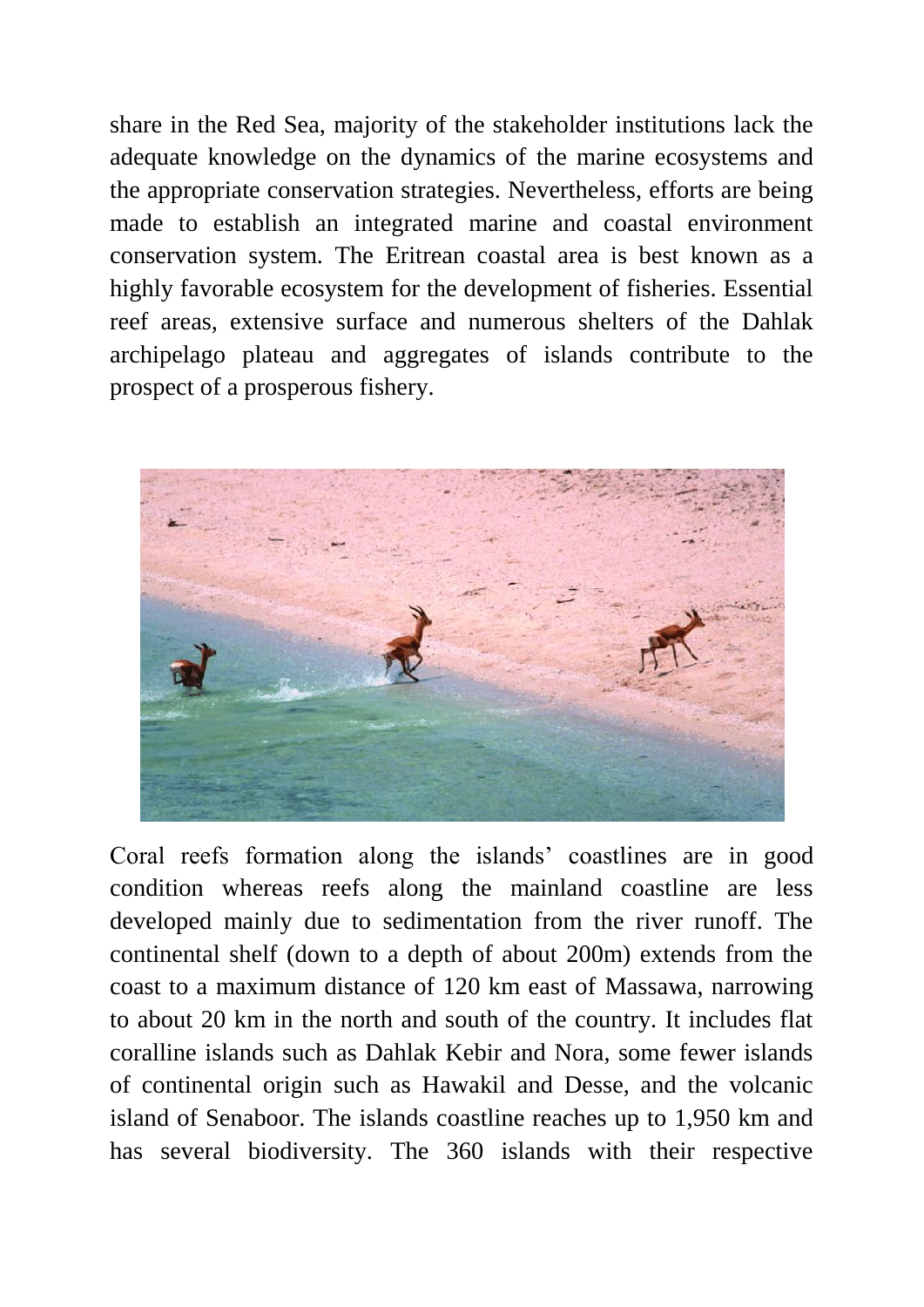advantages are hubs for bird and sea turtle breeding. A research found that 181 islands are used by birds for breeding and more than 110 islands are places for sea turtle breeding. Other islands are named after the vegetation around them: sea grass islands, mangrove islands, coral islands, sea weed islands and many more which contribute immensely to the eco-tourism of the country. In islands such as Dese catering service is available for tourists. Most of the Dahlak archipelago islands are results of quaternary sediments and, in particular, uplifts of fossil coral reef formations.



## Massawa

However, Dissei Island near the Buri peninsula is an extension of the Precambrian basement of the mainland, mainly composed of granitoids. Towards south there also exist some islands which are of volcanic origin, in particular the islands around Assab. The coastal areas are sparsely populated with approximately 5% of population, the majority residing in the two main coastal cities of Massawa and Assab. Five ethnic groups- Afar, Saho, Tigre, Rashaida, and Tigrigna dominate the rural population. Afar is the largest ethnic group on the coast, and they live mainly in places from Ghel'alo to Rahita and the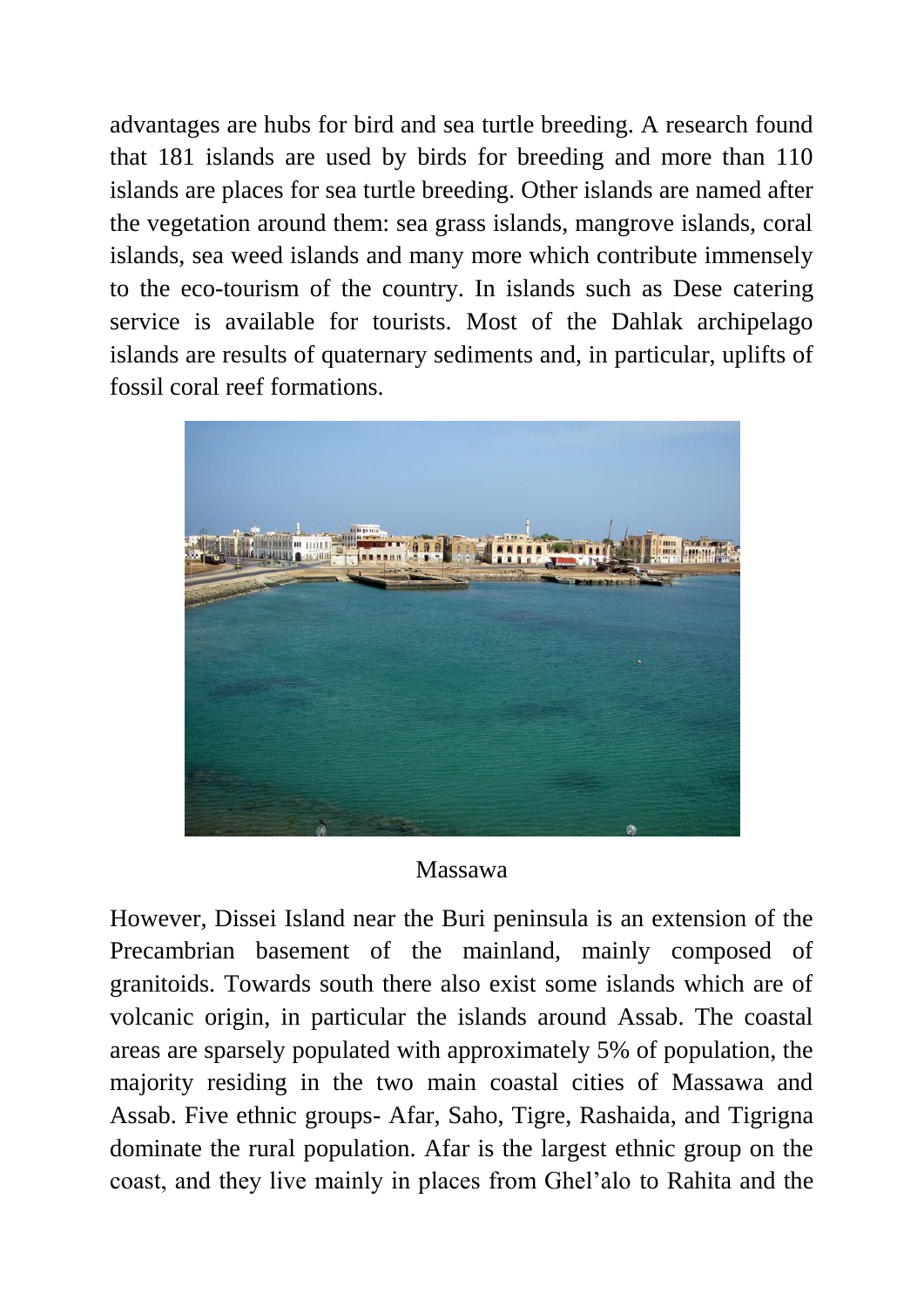Dahlak islands. The Saho are found predominantly in the south-east of the Northern Red Sea Region in villages such as Foro, Erafaile and in the Debub Region. The Tigre are mainly concentrated in Zula, Afta Hirgigo and in the coastal area north of Massawa up to the border with Sudan. The Rashaida are highly mobile and are found scattered in different parts of the coast. To support their livelihood most coastal populations depend on artisanal fishing and livestock production. These communities are usually involved in a variety of fishing practices such as shell fish collection, commercial fishing and the growing sea cucumber collection. Meanwhile, annually around 806.30 ton of fish (67.19 monthly) are collected by fishermen.



Fish is commonly done in high levels of the sea and fishermen are constantly encouraged to return endangered fish species to the sea if they find them accidentally. Approximately around 613 boats are used in marine activities. Fishes such as Spanish mackerel, Grouper, Emperor, Barracuda, and Red Snapper are collected by fishermen. According to Mr. Samson Zekarias, head of zoba branch in the MMR, a boat or vessel is allowed to fish only if it has been issued a license (permit) of fishing in the Eritrean Red Sea, delivered by the licensing